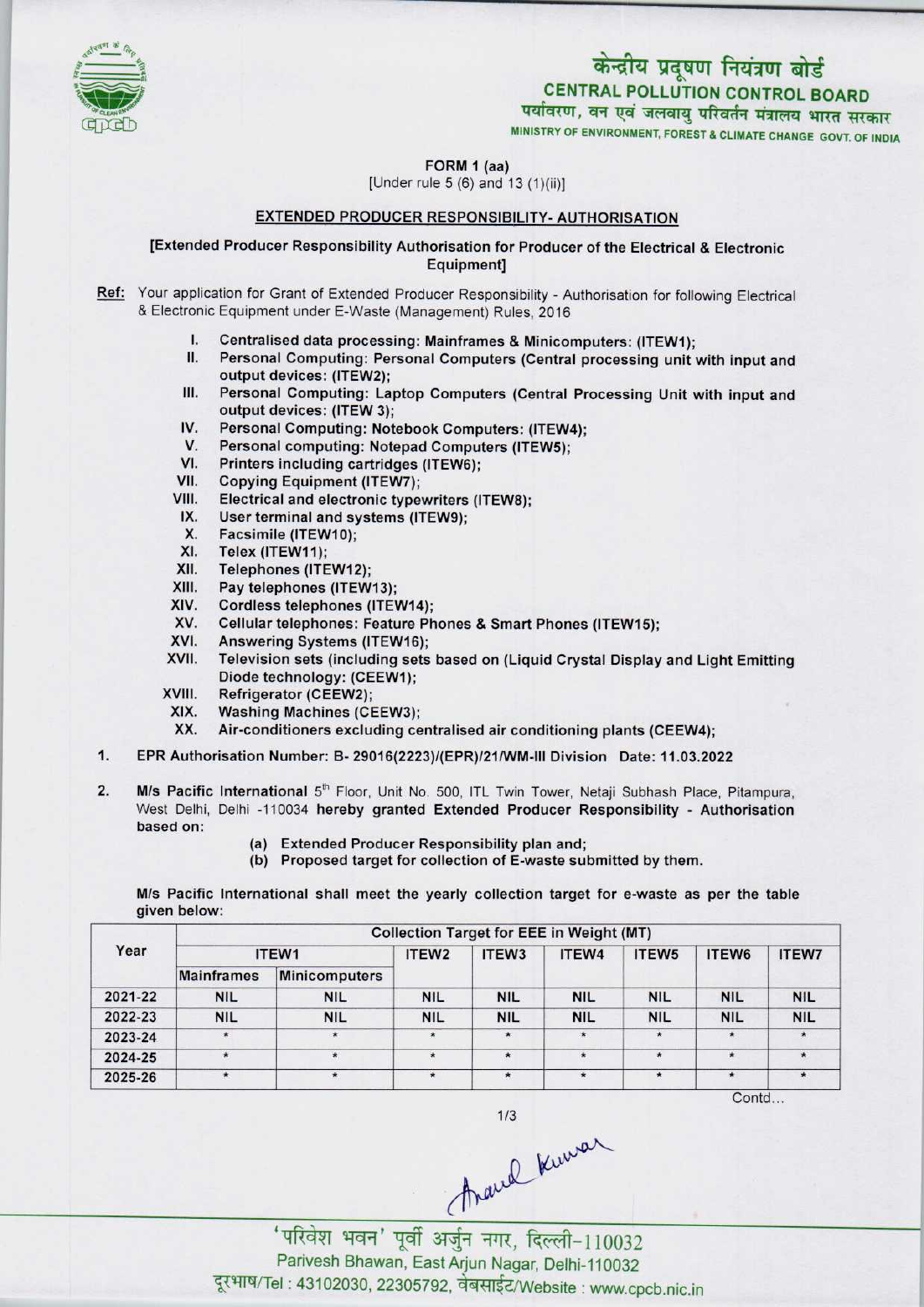

#### From pre page....

| Year    | <b>Collection Target for EEE in Weight (MT)</b> |            |            |            |            |            |            |                          |                               |  |
|---------|-------------------------------------------------|------------|------------|------------|------------|------------|------------|--------------------------|-------------------------------|--|
|         | <b>ITEW8</b>                                    | ITEW9      | ITEW10     | ITEW11     | ITEW12     | ITEW13     | ITEW14     | ITEW15                   |                               |  |
|         |                                                 |            |            |            |            |            |            | Feature<br><b>Phones</b> | <b>Smart</b><br><b>Phones</b> |  |
| 2021-22 | <b>NIL</b>                                      | <b>NIL</b> | <b>NIL</b> | <b>NIL</b> | <b>NIL</b> | <b>NIL</b> | <b>NIL</b> | <b>NIL</b>               | <b>NIL</b>                    |  |
| 2022-23 | <b>NIL</b>                                      | <b>NIL</b> | <b>NIL</b> | <b>NIL</b> | <b>NIL</b> | <b>NIL</b> | <b>NIL</b> | <b>NIL</b>               | <b>NIL</b>                    |  |
| 2023-24 | $\star$                                         | $\star$    | $\star$    | $\star$    | $\star$    | $\star$    | $\star$    | $\star$                  | $\star$                       |  |
| 2024-25 | $\star$                                         | $\star$    | $\star$    | $\star$    | *          | $\star$    | $\star$    | $\star$                  | $\star$                       |  |
| 2025-26 | $\star$                                         | $\star$    | $\star$    | $\star$    | $\star$    | $\star$    | $\star$    | $\star$                  | $\star$                       |  |

| Year    |            |            | <b>Collection Target for EEE in Weight (MT)</b> |            |            |  |  |  |
|---------|------------|------------|-------------------------------------------------|------------|------------|--|--|--|
|         | ITEW16     | CEEW1      | CEEW <sub>2</sub>                               | CEEW3      | CEEW4      |  |  |  |
| 2021-22 | <b>NIL</b> | <b>NIL</b> | <b>NIL</b>                                      | <b>NIL</b> | <b>NIL</b> |  |  |  |
| 2022-23 | <b>NIL</b> | <b>NIL</b> | <b>NIL</b>                                      | <b>NIL</b> | <b>NIL</b> |  |  |  |
| 2023-24 |            | 法          |                                                 |            |            |  |  |  |
| 2024-25 |            |            |                                                 |            | $\star$    |  |  |  |
| 2025-26 |            |            | $\star$                                         |            |            |  |  |  |

\*Collection target will be fixed after submission of sales data

#### 3. The Authorisation shall be valid for a period of five (5) years from date of issue with following conditions:

- i. You shall strictly follow the approved Extended Producer Responsibility plan, a copy of which is enclosed herewith as Enclosure-I;
- ii. You shall ensure that collection mechanism or collection Centres are set up or designated as per the details given in the Extended Producer Responsibility plan and that shall be completed before the proposed dates if any in the EPR Plan (list of collection Centres and the toll free numbers for reverse logistics enclosed);
- iii. You shall ensure that all the collected e-waste is channelized to recycler/dismantler M/s E-waste Recyclers India, Shed No.15, Roz ka Meo Industrial Area , Nuh, Haryana and records shall be maintained at recycler/dismantler and your end;
- iv. You shall maintain records, in Form-2 of these Rules, of e-waste and make such records available for scrutiny by Central Pollution Control Board;
- v. You shall file annual returns in Form-3 to the Central Pollution Control Board on or before 30th day of June following the financial year to which that returns relates.

#### vi. General Terms & Conditions of the Authorisation:

- a.The authorisation shall comply with provisions of the Environment (Protection) Act, <sup>1986</sup> and the E-waste (Management) Rules,2016 made there under;
- b.The authorisation or its renewal shall be produced for inspection at the request of an officer authorised by the Central Pollution Control Board;
- c.Any change in the approved Extended Producer Responsibility plan should be informed to Central Pollution Control Board within 15 days on which decision shall be communicated by Central Pollution Control Board within sixty days;

thand knumer

 $2/3$ 

Contd...